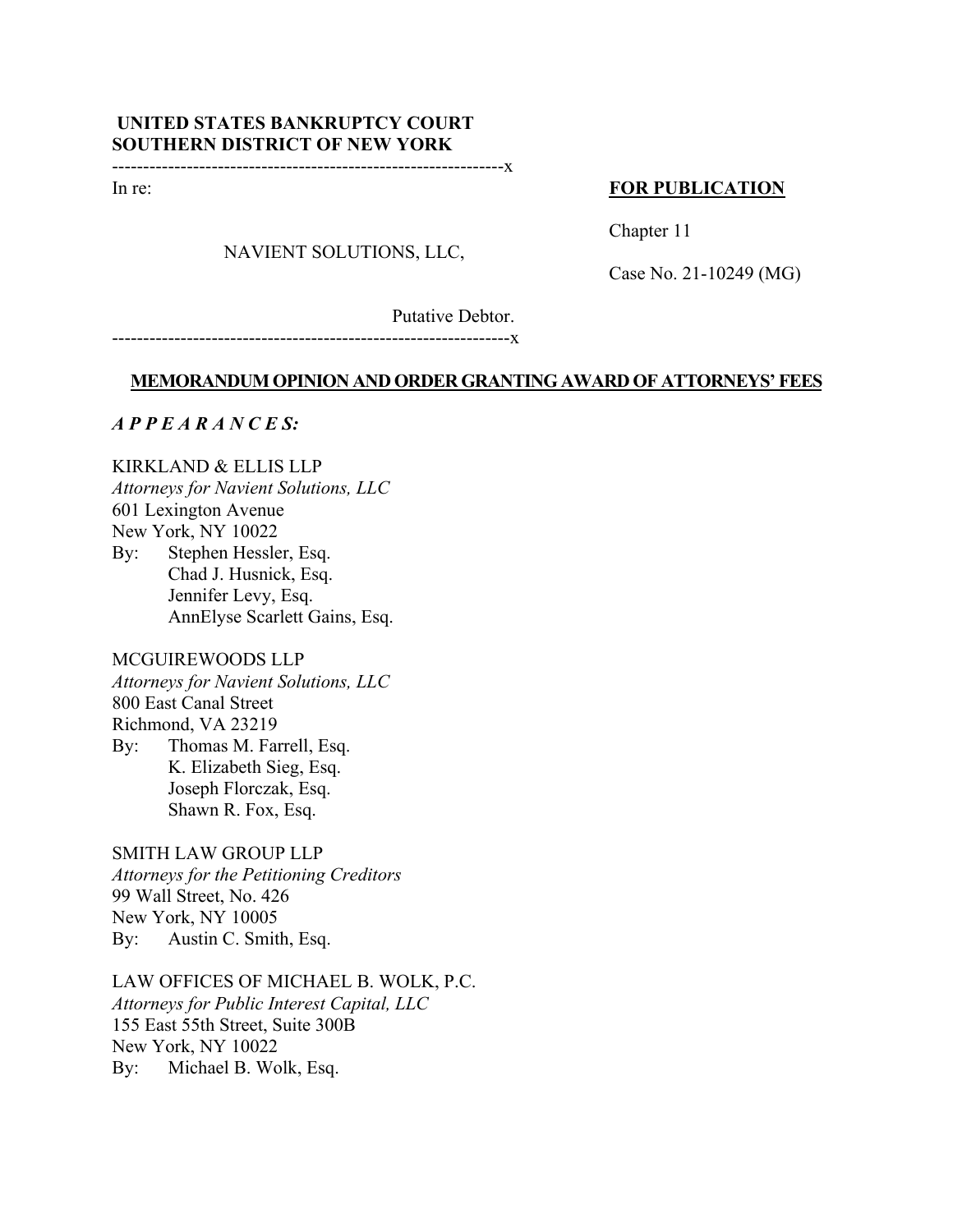OFFICE OF THE UNITED STATES TRUSTEE 201 Varick Street, Room 1006 New York, NY 10014 By: Andrea B. Schwartz, Esq.

## **MARTIN GLENN UNITED STATES BANKRUPTCY JUDGE**

Pending before this Court is Navient Solutions, LLC's ("Navient") *Motion for Attorneys' Fees and Costs Pursuant to 11 U.S.C. § 303(i)*. ("Motion," ECF Doc. # 54.) In support of the Motion, Navient filed the declaration of Stephen E. Hessler. ("Hessler Declaration," ECF Doc. # 55.) The Motion was filed in response to the decision of this Court dismissing the involuntary chapter 11 bankruptcy petition filed by Sarah Bannister, Brandon Hood, and Labarron Tate (collectively, the "Petitioning Creditors") and later joined by Public Interest Capital, LLC ("PICAP").<sup>1</sup> (*See* "Order," ECF Doc. #42,  $\P$  6 ("Navient has not waived the right to seek judgment against the Petitioners, Counsel, Public Interest Capital, LLC ('PICAP'), and counsel for PICAP pursuant to section 303(i) of the Bankruptcy Code and this Court may, upon subsequent proceedings initiated by Navient, take under advisement additional proceedings

<sup>1</sup> PICAP and PICAP Counsel (defined below) argue that they should not be held liable for any judgment because they are "non-parties." (PICAP Objection ¶¶ 50–52.) Despite PICAP's and PICAP Counsel's attempts to frame themselves as "non-parties," a party that joins under section 303(c) of the Bankruptcy Code "may join in the petition *with the same effect* as if such petitioning creditor were a petitioning creditor under subsection (b) of this section." *See* 11 U.S.C. § 303(c) (emphasis added). PICAP filed a joinder in the involuntary petition on February 23, 2021. (ECF Doc. # 35.) PICAP argues the joinder is invalid because this Court did not approve the joinder. PICAP does not cite any authority to support this argument. Although this Court did not issue a ruling whether PICAP had successfully joined the Involuntary Petition, PICAP Counsel participated in oral arguments on February 25, 2021 as a party to the case, and this Court made findings with respect to the sufficiency of the alleged claims asserted in the Joinder. (*See* "February 25, 2021 Hearing Tr.," ECF Doc. # 52, at 43–64.) In addition, PICAP Counsel has continued to litigate in the District Court for the Southern District of New York. There, PICAP Counsel filed a *Motion to Withdraw Reference for a Mandatory Withdrawal of a Proceeding to the District Court Under 28 U.S.C. 157(d) and for a Temporary, Status Quo, Stay Under FRBP 5011(c) and/or FRBP 8007(e) and/or the Inherent Power of an Article III District Court*. (Case No. 1:21-cv-02897-JGK, ECF Doc. # 4.) PICAP Counsel also filed an emergency letter motion regarding that motion. (*Id.*, ECF Doc. # 5.) On April 16, 2021, the district court entered an order denying both of PICAP Counsel's motions. (*Id.*, ECF Doc. # 10.)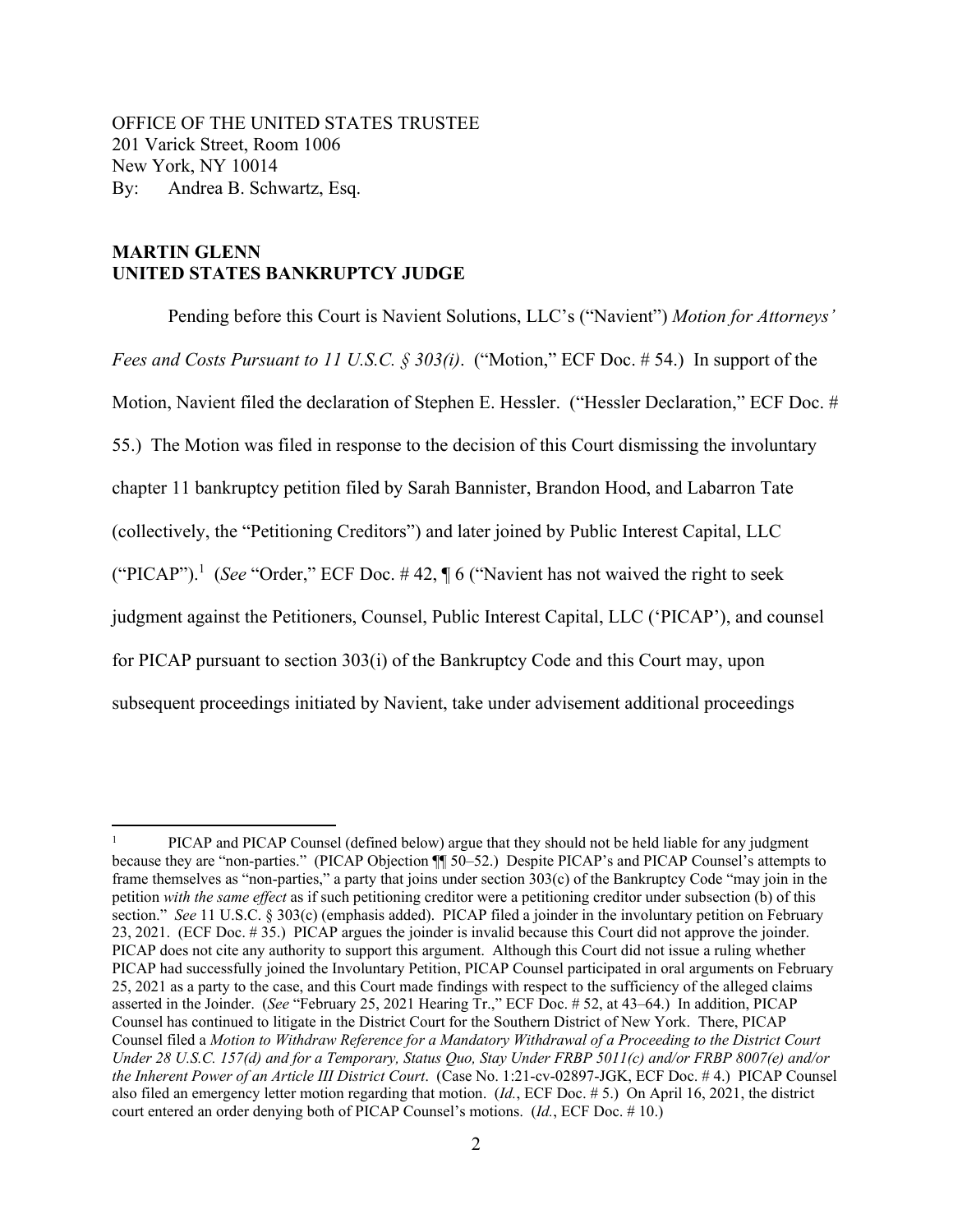related to the Involuntary Case pursuant to section 303(i) of the Bankruptcy Code."); "Opinion," ECF Doc. #45, at 29 n.15.)<sup>2</sup>

The Motion seeks to recover fees and costs in the total amount of \$609,385.44 against Austin C. Smith ("Smith") and Smith Law Group LLP (together with Smith, "Petitioning Creditors' Counsel"), PICAP, and Michael B. Wolk ("Wolk") and Law Offices of Michael B. Wolk, P.C. (together with Wolk, "PICAP Counsel") to the fullest extent of the law. Navient is not seeking attorneys' fees and costs from the Petitioning Creditors.

| Firm                | Time           | <b>Hours</b> | Fees         | Expenses   | Total        |
|---------------------|----------------|--------------|--------------|------------|--------------|
|                     | Period         |              | Requested    | Requested  |              |
| Kirkland & Ellis    | $02/10/21$ -   | 510.5        | \$524,050.80 | \$2,903.54 | \$526,954.34 |
| LLP ("Kirkland")    | 03/19/21       |              |              |            |              |
| <b>McGuireWoods</b> | $02/08/2021$ - | 123.8        | \$81,431.10  |            | \$81,431.10  |

Below is a chart summarizing the fees and expenses sought by the Motion:

LLP

("McGuireWoods")

02/26/2021

The objection deadline was April 15, 2021 at 4:00 p.m. On April 15, 2021, before the deadline had passed, Petitioning Creditors' Counsel filed a response in opposition to the Motion. ("Smith Objection," ECF Doc.  $# 60$ .)<sup>3</sup> On April 19, PICAP and PICAP Counsel filed their opposition to the Motion. ("PICAP Objection," ECF Doc. # 63, and together with the Smith Objection, the "Objections.") On April 19, 2021, Navient filed its reply to the Objections. ("Reply," ECF Doc.  $\#$  64.)

On April 20, 2021, PICAP and PICAP Counsel filed a letter in response to the Reply with the subject as "APPLICATION by PICAP Nonparties (a) to strike new arguments in Navient

<sup>2</sup> The Opinion is published as *In re Navient Sols., LLC*, 625 B.R. 801 (Bankr. S.D.N.Y. 2021).

<sup>3</sup> Although the Smith Objection states that Petitioning Creditors filed the Smith Objection, to avoid confusion, the Court refers to Petitioning Creditors' Counsel as making the arguments set forth in the Smith Objection.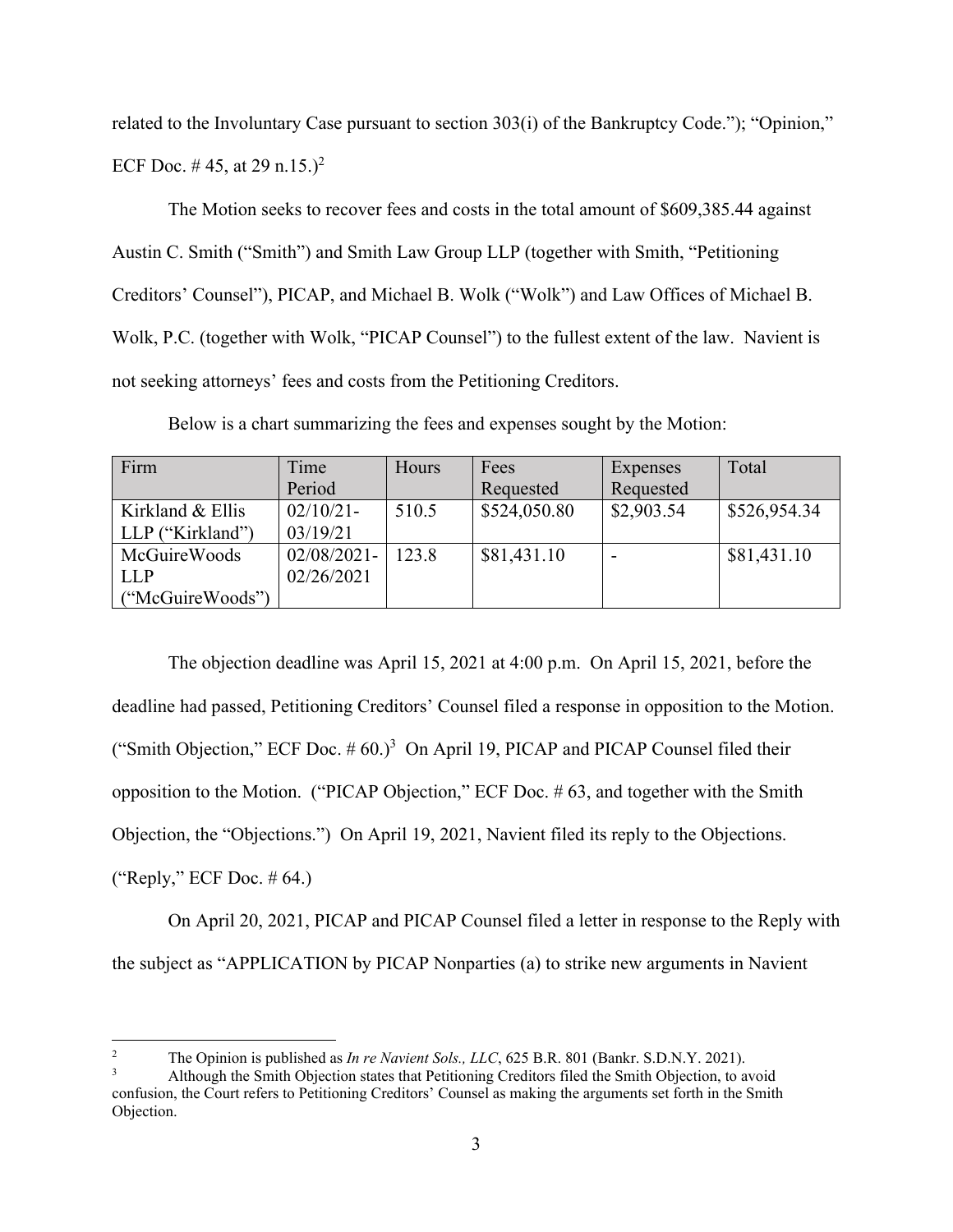reply brief filed late yesterday [Dkt 64] or, alternatively, to grant leave to the PICAP Nonparties to file a sur-reply, in response to Navient new arguments, by a date to be designated by the Court and, in addition, (b) for Court consideration of the legal reasons herein from the PICAP Nonparties as an authorized sur-reply to Navient new arguments and (c) related relief." ("Application," ECF Doc. # 66.) On April 21, 2021, Navient filed a reply to the Application. ("Application Reply," ECF Doc. # 68.) That same day, PICAP filed a reply to the Application Reply. (ECF Doc.  $\#$  69.)

 Following dismissal of an involuntary petition, section 303(i)(1) permits the alleged debtor to recover "a reasonable attorney's fee." Based upon a review of the attorneys' affidavits and time records submitted, and the arguments in support of and opposition to the application, the Court finds and concludes that the amount of fees and expenses Navient seeks to recover for the work of Kirkland & Ellis and McGuireWoods is not reasonable. As explained in this Opinion, Navient is awarded fees and costs in the substantially reduced amounts set forth below.

#### **I. BACKGROUND**

On February 8, 2021, the Petitioning Creditors filed an involuntary petition against Navient (ECF Doc. # 1) with an attached supplement (ECF Doc. # 1-1). On February 10, 2021, the Petitioning Creditors filed an amended involuntary petition. ("Involuntary Petition," ECF Doc. # 2.) On February 17, 2021, Navient filed a motion to dismiss the Involuntary Petition. ("Motion to Dismiss," ECF Doc. # 14.)

On February 25, 2021, this Court held a hearing on the Motion to Dismiss (the "MTD Hearing"). Smith did not attend the MTD Hearing. Wolk attended the MTD Hearing on behalf of PICAP. The Court orally granted the Motion to Dismiss at the MTD Hearing and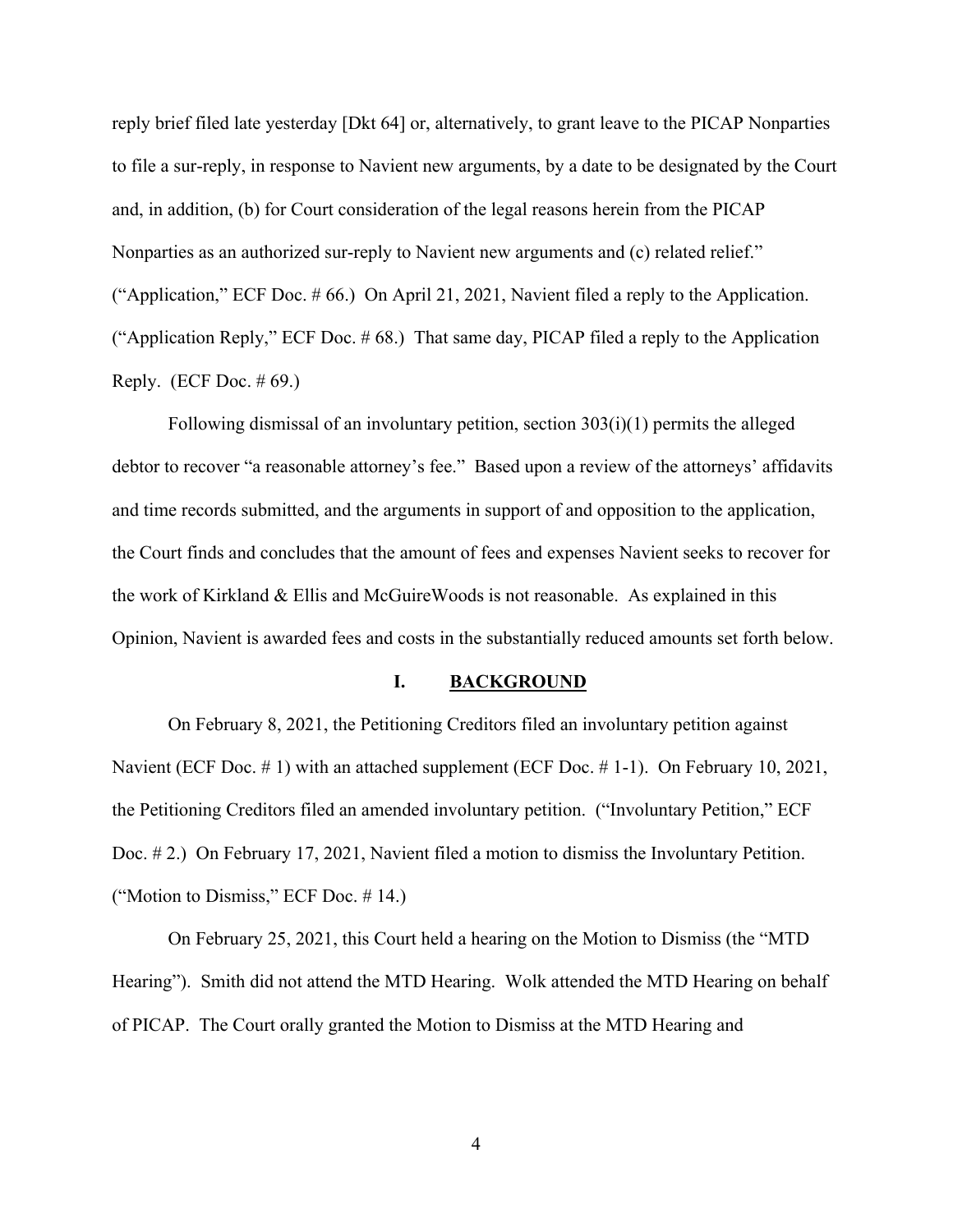subsequently entered the Order that same day. The Opinion followed on March 8, 2021. In response to the dismissal of the involuntary action, Navient filed the Motion on March 29, 2021.

On April 9, 2021, the Petitioning Creditors' Counsel filed a motion under Federal Rule of Bankruptcy Procedure 8007 seeking (a) a stay of enforcement of the Bankruptcy Court's dismissal orders to the extent such dismissal orders adjudicate merits issues pending appeal and (b) an immediate interim stay pending appeal. ("Petitioning Creditors' Stay Motion," ECF Doc. # 57.) On April 11, 2021, PICAP filed an emergency motion to stay Navient's post-dismissal legal fee application under 11 U.S.C. § 303(i)(1). ("PICAP's Stay Motion," ECF Doc. # 58.) On April 13, 2021, this Court entered an order denying the Petitioning Creditors' Stay Motion and PICAP's Stay Motion. (ECF Doc. # 59.)

On April 22, 2021, this Court held a hearing on the Motion (the "Fee Hearing"). After hearing arguments from the parties, the Court took the matter under submission.

#### **II. PARTIES' CONTENTIONS**

#### **A. Smith Objection**

In the Smith Objection, Petitioning Creditors' Counsel argues that the Motion should be denied because (I) the Motion is time-barred under Rule  $54(d)(2)(B)(i)$ ; (II) Navient is not entitled to an award of its attorneys' fees and costs based on the totality of the circumstances where the involuntary petition and joinder did not lack merit under sections 303 and 305, Petitioning Creditors' Counsel acted reasonably, and Smith did not intend to harm Navient's reputation; (III) Navient is not entitled to an award of its attorneys' fees and costs incurred in connection with this involuntary case because it was dismissed due to abstention; and (IV) the attorney fee award requested is unreasonable. In support of this last argument, Petitioning Creditors' Counsel contends that (1) the assignments were overstaffed between and within the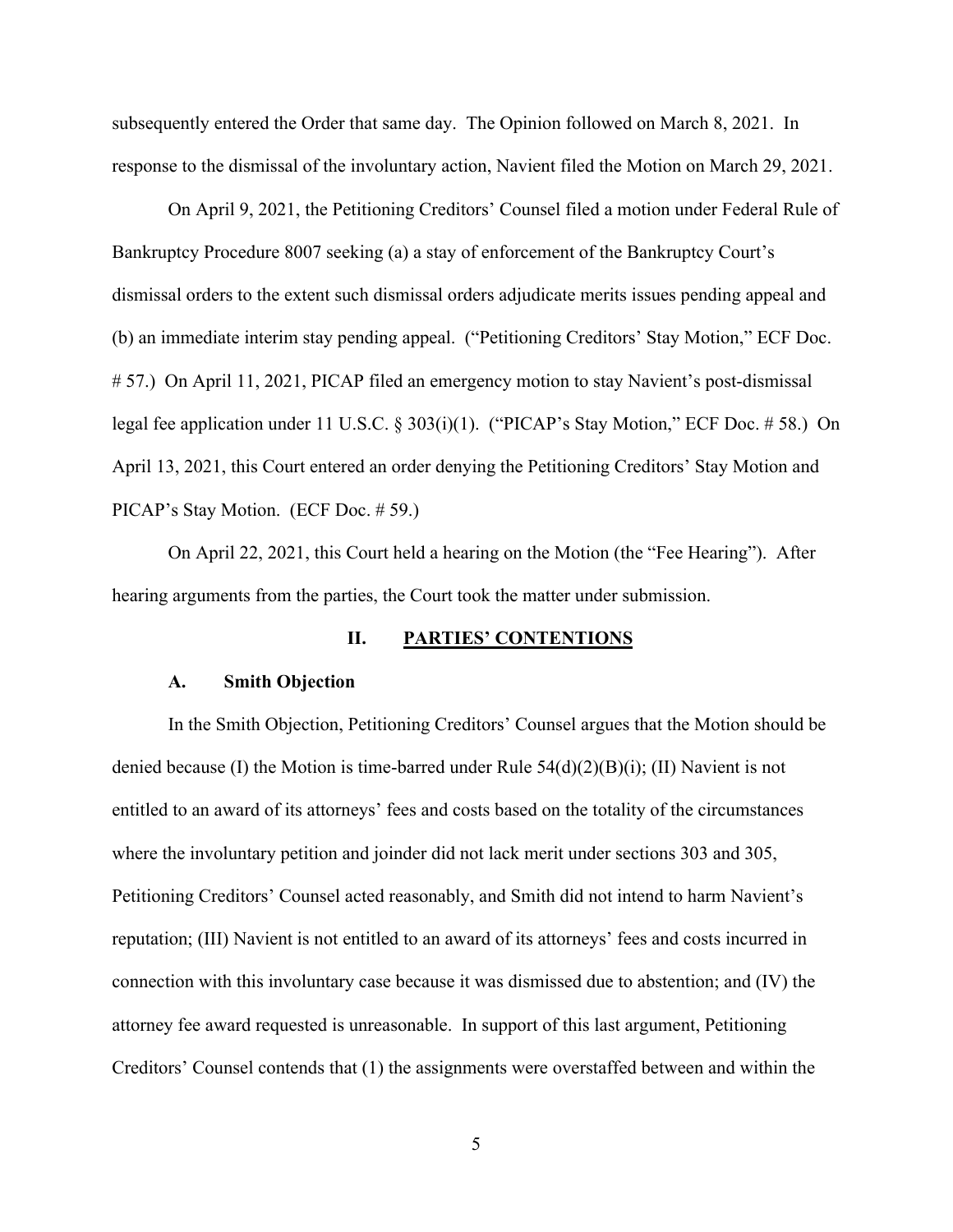two firms, where Kirkland had five partners bill 200 hours; (2) the descriptions of services rendered were insufficiently detailed; (3) there was duplication of services between and within the two law firms; (4) some services were provided by individuals with unnecessarily high hourly rates; (5) there were excessive hours spent on some services, including numerous conferences and calls among the Kirkland team; (6) some services were ministerial; (7) some requested costs are actually overhead expenses; and (8) the documentation of services rendered does not appear to be in the form of contemporaneous time records.

#### **B. PICAP Objection**

In summary, the PICAP Objection claims that Navient's Motion should be denied for the following reasons: (1) this Court lacks jurisdiction because Article III of the United States Constitution divested the Bankruptcy Court of the power to adjudicate any non-jurisdictional issues on the merits; (2) Federal Rules of Bankruptcy Procedure 1018 and 1003, as well as Supreme Court precedent, preclude Navient from even asserting, in its post-dismissal proceeding, that PICAP purportedly became, or was allowed by this Court to intervene and become, a "joinder creditor" in the case; (3) the Motion is time barred under Rule  $54(d)(2)(B)(i)$ ; (4) the American Rule applies here and imposes a presumption against legal fee shifting liability; (5) PICAP's three-page filing on February 23, 2021 is not the "but for" cause of all the legal fees incurred by Navient, because such legal fees were incurred by Navient in response to the involuntary case papers filed by Petitioning Creditors and in connection with Navient's motion to dismiss filed on February 17, 2021; (6) fee shifting liability is not allowed where an involuntary case is dismissed on abstention grounds under 11 U.S.C. § 305; (7) under 11 U.S.C. § 303(i)(1), this Court should decline to impose any legal fees involving the "totality of the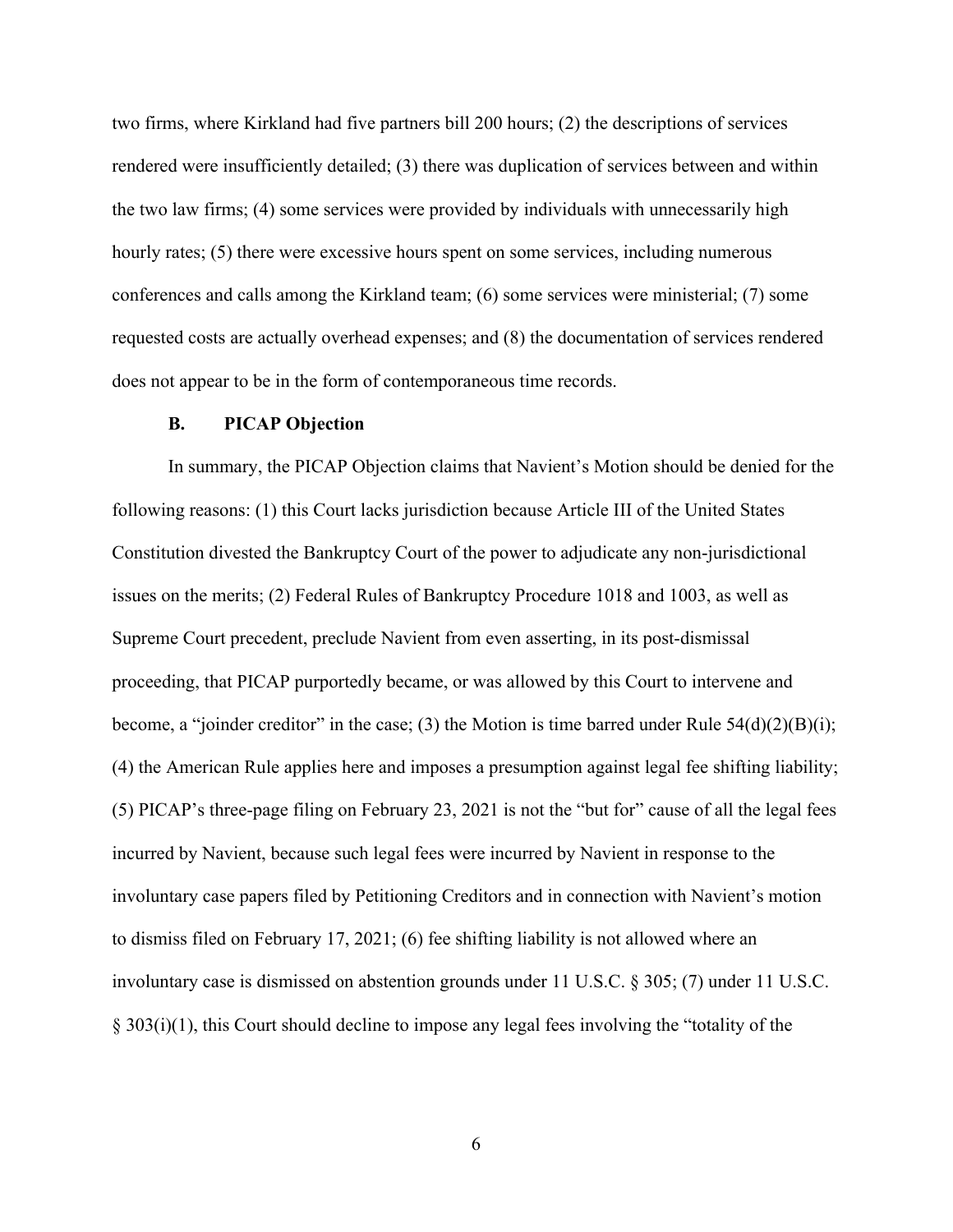circumstances" relevant to the very limited litigation acts by PICAP and PICAP Counsel; and (8) PICAP and PICAP Counsel have a right to a jury trial.

#### **C. Navient's Reply**

In the Reply, Navient argues (I) the fee motion is not time-barred; (II) Navient is entitled to fees and costs based on the totality of the circumstances; (III) this Court's alternative section 305 finding does not negate this Court's section 303 findings; (IV) the fees sought in the Motion are reasonable; and (V) the PICAP Objection should be stricken as untimely and also fails on the merits. In support of the last argument, Navient contends (1) section 303(i) requests are an exception to the "American Rule"; (2) PICAP and PICAP Counsel may be held liable on the same grounds as the Petitioning Creditors; and (3) PICAP and PICAP Counsel are not entitled to a jury trial because attorneys' fees are awarded as an equitable remedy collateral to and separate from the decision on the merits.

#### **D. PICAP's Application**

The Application states that Navient has raised new arguments that were not set forth in Navient's original papers and asks that this Court (a) strike the new arguments in the Reply that were not set forth in the Motion or Hessler Declaration or, alternatively, grant leave to PICAP and PICAP Counsel to file a sur-reply brief in response to Navient's new arguments by a date to be designated by this Court, and (b) consider the initial legal reasons in the Application as an authorized sur-reply to the new arguments in the Reply that were not contained in Navient's original motion papers.

In summary, PICAP and PICAP Counsel argue that there has been "sandbagging" on the part of Navient. However, Navient's arguments in the Reply are all clearly responsive to the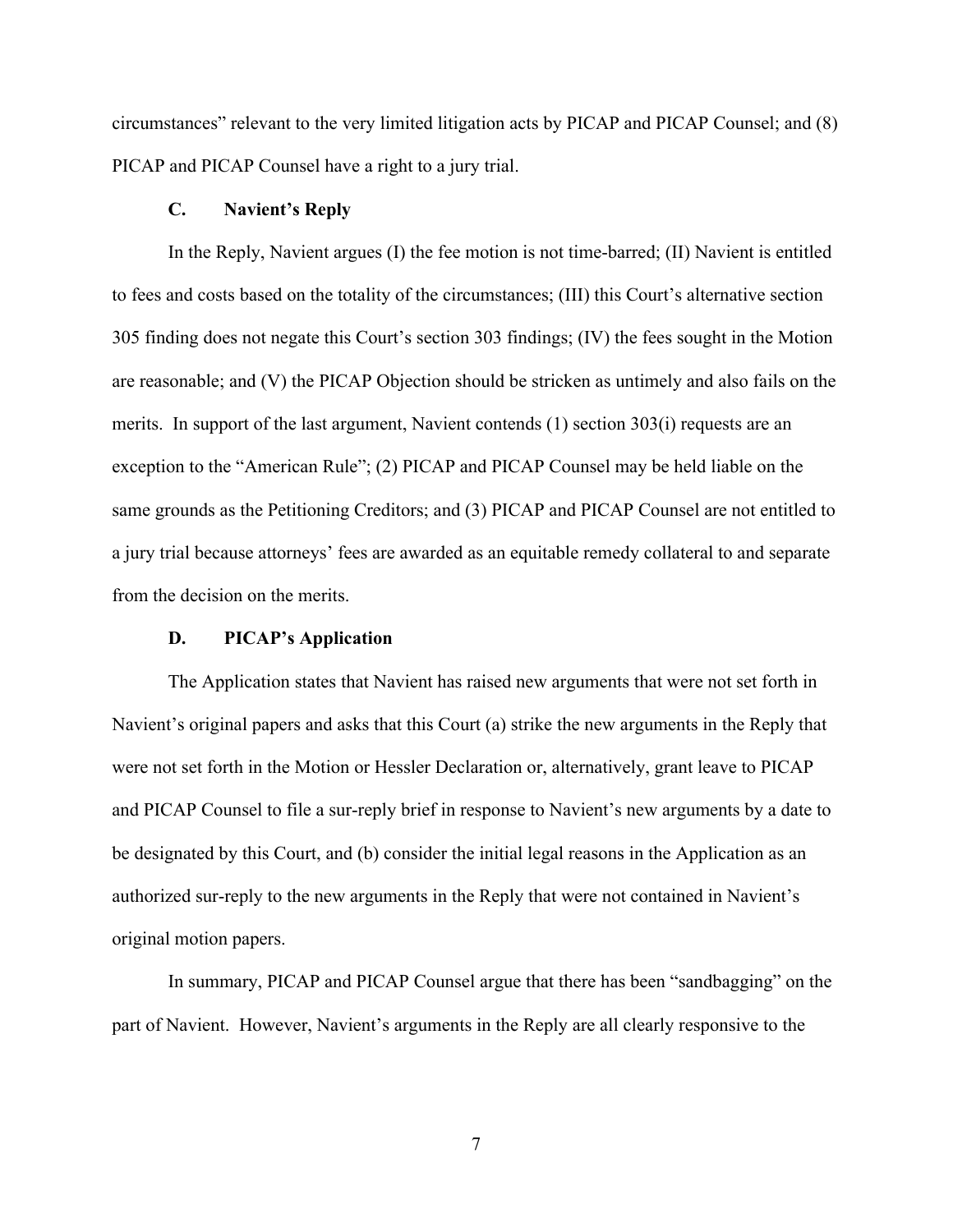arguments in the Objections and do not constitute the sort of sandbagging that requires relief

from this Court. Accordingly, this Court **DENIES** the Application.

### **III. LEGAL STANDARD**

Bankruptcy Code section 303(i) reads as follows:

(i) If the court dismisses a petition under this section other than on consent of all petitioners and the debtor, and if the debtor does not waive the right to judgment under this subsection, the court *may* grant judgment –

(1) against the petitioners and in favor of the debtor for  $-$ (A) costs; or (B) a *reasonable* attorney's fee; or (2) against any petitioner that filed the petition in bad faith,

for–

(A) any damages proximately caused by such filing; or (B) punitive damages.

11 U.S.C. § 303(i) (emphasis added). It is within the discretion of this Court to grant an award pursuant to section 303(i). *In re Anmuth Holdings LLC*, 600 B.R. 168, 184 (Bankr. E.D.N.Y. 2019) ("It is settled law that an award under § 303(i) is within the discretion of the Bankruptcy Court.").

In this Circuit, "[t]here is a presumption that costs and attorneys' fees will be awarded to a putative debtor where an involuntary petition is dismissed. The petitioner bears the burden of proof on justifying a denial of costs and fees." *See In re TPG Troy, LLC*, 492 B.R. 150, 162 (Bankr. S.D.N.Y. 2013) (citing *In re Mountain Dairies*, 372 B.R. 623, 637 (Bankr. S.D.N.Y. 2007)); *see also In re Skyworks Ventures, Inc.*, 431 B.R. 573, 576 (Bankr. D.N.J. 2010) (awarding attorneys' fees and costs is the "majority rule"); *In re Silverman*, 230 B.R. 46, 50 (Bankr. D.N.J. 1998) (fees and costs are "typically . . . awarded upon dismissal" of an involuntary petition); *In re K.P. Enter.*, 135 B.R. 174, 177 (Bankr. D. Me. 1992) (fairness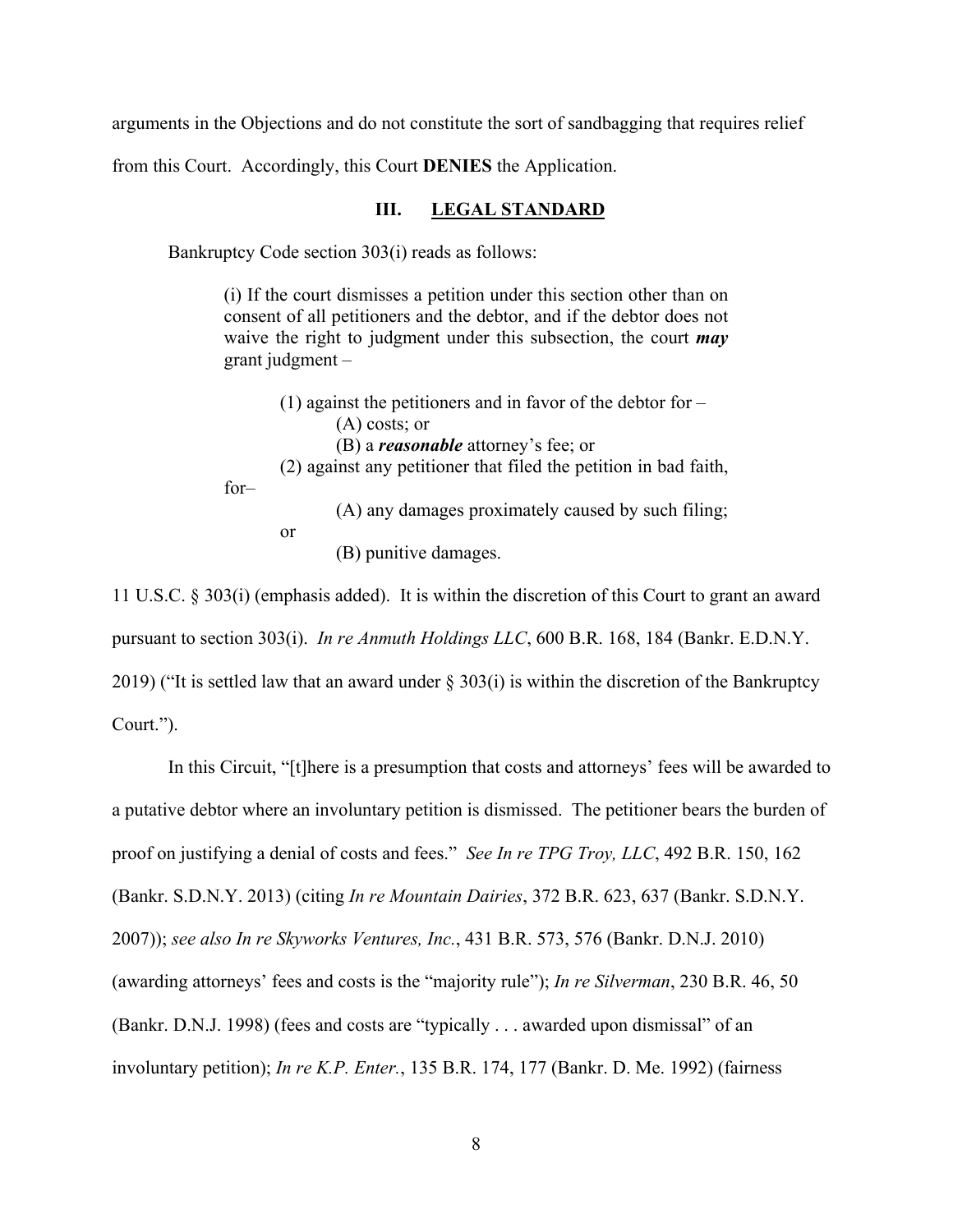dictates that attorney's fees and costs generally should be awarded upon an involuntary case's dismissal). While the presence of bad faith is germane to the analysis, "[u]nder the terms of the statute, bad faith is not a prerequisite to an award of costs and attorney's fees under  $\S 303(i)(1)$ ." *Lubow Mach. Co. v. Bayshore Wire Prods. Corp. (In re Bayshore Wire Prods. Corp.)*, 209 F.3d 100, 105 (2d Cir. 2000). Because section 303(i)(1) is a "fee-shifting provision," attorneys' fees and costs incurred in preparing and litigating the section 303(i) motion itself may be included in the award. *See Orange Blossom Ltd. P'ship v. S. Cal. Sunbelt Developers, Inc. (In re S. Cal. Sunbelt Developers, Inc.)*, 608 F.3d 456, 461–62 (9th Cir. 2010).

In deciding whether to award fees and costs:

Most of the courts . . . have adopted a "totality of the circumstances" test, in which certain factors are to be considered. These include (1) the merits of the involuntary petition; (2) the role of any improper conduct on the part of the alleged debtor; (3) the reasonableness of the actions taken by the petitioning creditors; and (4) the motivation and objectives behind the filing of the petition.

*In re Taub*, 438 B.R. 761, 775 (Bankr. E.D.N.Y. 2010) (quoting 2 COLLIER ON BANKRUPTCY ¶ 303.11 (Alan N. Resnick & Henry J. Sommer eds. 16th ed.)). Section 303(i) and the case law interpreting it do not set forth standards for determining whether and to what extent attorneys' fees are warranted. *In re Fox Island Square P'ship*, 106 B.R. 962, 970 (Bankr. N.D. Ill. 1989). At a minimum, the time records submitted should clearly identify the nature of the work performed, its reasonable necessity and relevance to defense of the involuntary petition, and the time expended. *Id.* (citing *In re Wavelength*, 61 B.R. 614, 621 (B.A.P. 9th Cir. 1986)); *York Int'l Bldg., Inc. v. Chaney*, 527 F.2d 1061, 1068 (9th Cir. 1975).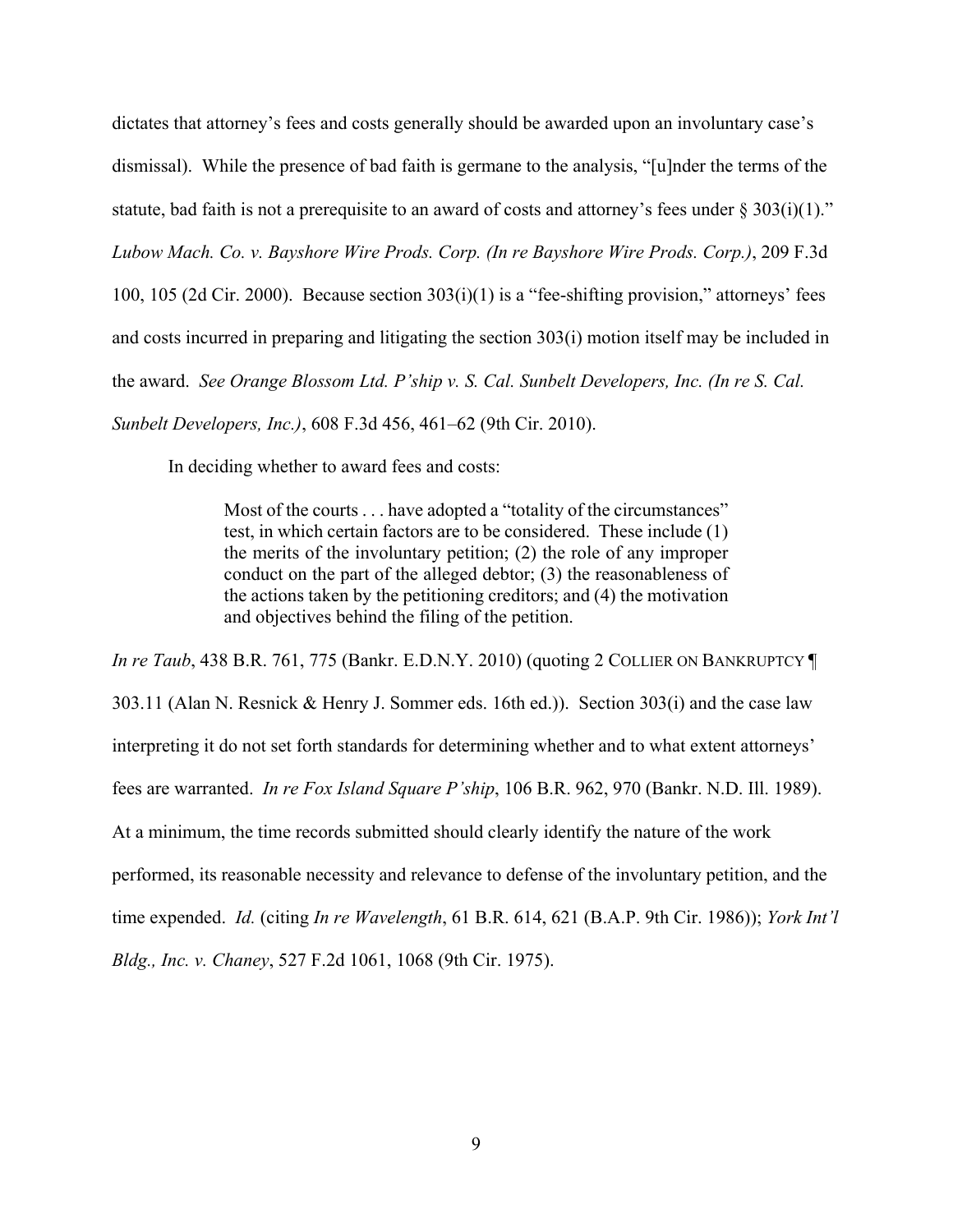#### **IV. DISCUSSION**

#### **A. The Motion Is Not Time-Barred**

The Objections argue that because the Motion was filed over 14 days from the entry of the Order, the Motion is time-barred under Rule 54(d) of the Federal Rules of Civil Procedure, made applicable in bankruptcy proceedings by Federal Rule of Bankruptcy Procedure 7054. Rule  $54(d)(1)$  provides that "[u]nless a federal statute, these rules, or a court order provides otherwise, costs—other than attorney's fees—should be allowed to the prevailing party." FED R. CIV. P. 54(d)(1); *See Klein v. Cap. Fin., Inc.* (*In re Cap. Fin., Inc.)*, No. RS 02–19544–MG, 2007 WL 7535047, at \*5 (B.A.P. 9th Cir. Nov. 14, 2007) ("*Capital Finance*"). Rule 54(d)(2)(B)(i) requires a legal fee motion to be filed within 14 days after the entry of judgment. FED. R. CIV. P.  $54(d)(2)(B)(i)$ . Rule  $54(a)$  provides that a "judgment" means "a decree and any order from which an appeal lies." FED. R. CIV. P. 54(a).

However, Rule 54(d) does not apply to attorneys' fees awarded under section 303(i). "The key distinction is that  $\S 303(i)$  is substantive law providing an independent claim to an alleged debtor whenever an involuntary petition is dismissed without the alleged debtor having waived that claim." *Capital Finance*, 2007 WL 7535047, at \*5. Section 303(i) is "intended to be the exclusive remedy for regulating abuse of the involuntary bankruptcy process." *Wechsler v. Macke Int'l Trade, Inc. (In re Macke Int'l Trade, Inc.)*, 370 B.R. 236, 245 (B.A.P. 9th Cir. 2007) (citing *Miles v. Okun (In re Miles)*, 430 F.3d 1083, 1089–91 (9th Cir. 2005)).

Prior to the incorporation of Rule 54 into the Bankruptcy Rules, courts determined that Rule 54 should not apply to a section 303(i) request. *See, e.g.*, *DVI Receivables XIV, LLC v. Rosenberg (In re Rosenberg)*, 500 B.R. 174, 180–81 (S.D. Fla. 2013), *aff'd in part, vacated in part and remanded*, 779 F.3d 1254 (11th Cir. 2015) ("[Putative debtor] filed his Fee Motion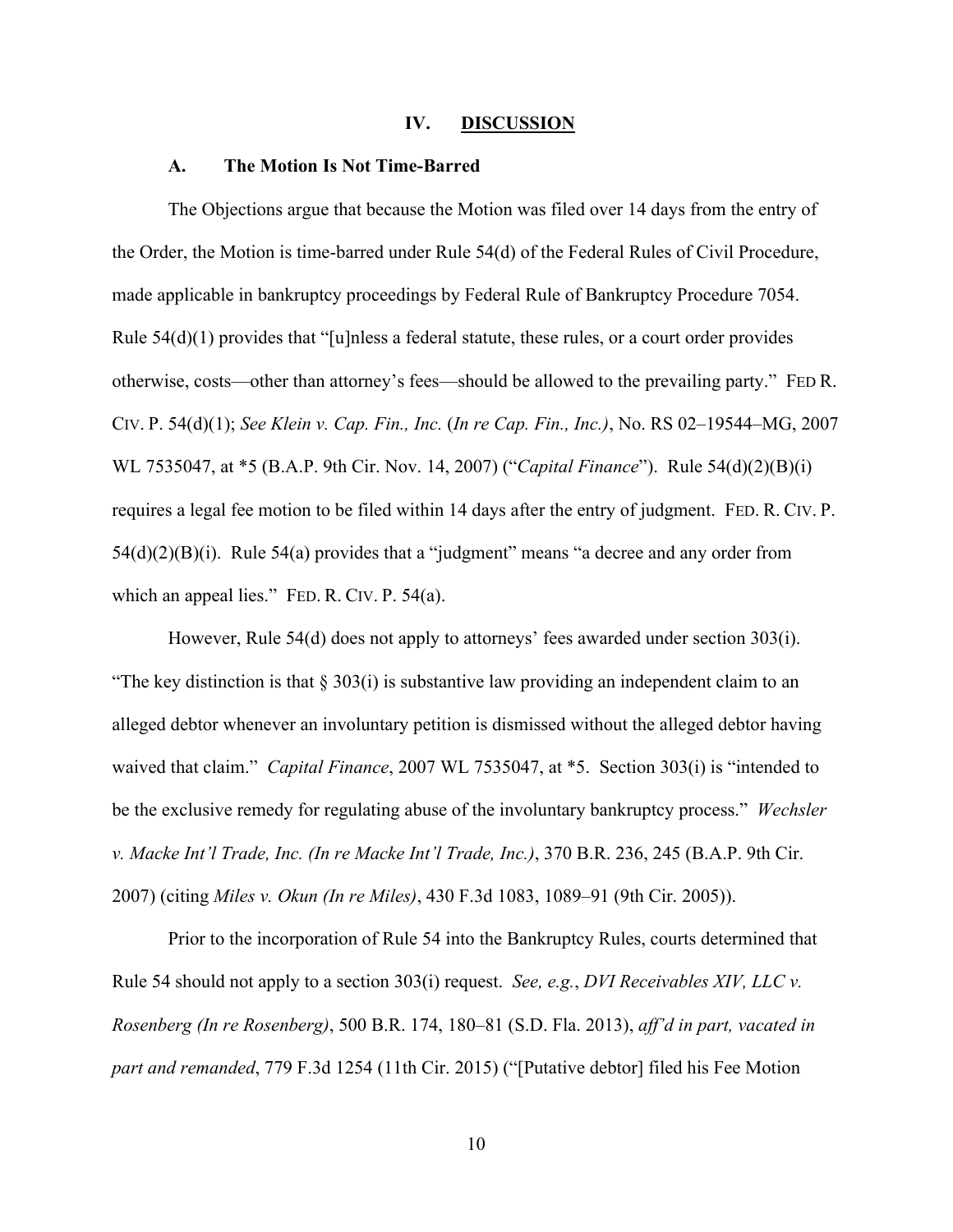[under section 303(i)] more than twenty-one days after the issuance of the Dismissal Order [in] violation of local bankruptcy rule 7054-1(F)], but Judge Cristol did not find the Motion untimely because the Dismissal Order expressly reserved jurisdiction on the issue of fees and costs without imposing any time limitation."); *In re Imani Fe, LP*, 2012 WL 5418983, at \*6 (B.A.P. 9th Cir. Nov. 7, 2012) ("[N]either [Civil Rule 54(d) and LBR 7054–1] regarding prevailing parties apply to motions for fees under  $\S 303(i)$ . Section 303(i) provides the alleged debtor an independent cause of action for attorneys' fees when it successfully defends against an involuntary petition."); *Capital Finance*, 2007 WL 7535047, at \*7 ("[A]ttorney's fees and costs are under the umbrella of § 303(i), which encompasses all the potential remedies that may be available to an alleged debtor who defeats an involuntary petition. As such, attorney's fee and cost claims are not the type of claims required to be asserted within the time frame of L.B.R. 7054–1(f)."). One post-incorporation of Rule 54 case cited by Navient also finds that Rule 54 does not apply. *See Nat'l Med. Imaging, LLC v. U.S. Bank, N.A. (In re Nat'l Med. Imaging, LLC)*, 570 B.R. 147, 157 (Bankr. E.D. Pa. 2017) ("*Nat'l Med. Imaging*") ("[S]ection 303(i) claims are not subject to a statute of limitations (whether contained in the Bankruptcy Code or borrowed from state law), but must be brought within a reasonable amount of time that does not prejudice Defendants.").

Additionally, none of the cases cited in the Objections concern the applicability of Rule 54(d) to a section 303(i) request or find that Rule 54(d) applies to a section 303(i) request. Here, the Motion needs only to be filed "within a reasonable amount of time that does not prejudice" Petitioning Creditors' Counsel, PICAP, and PICAP Counsel. *Id.* The Motion was filed on March 29, 2021, which is thirty-two days after entry of the Order, twenty-one days after issuance of the Opinion, seventeen days after the entry of the Order Denying Motion for Reconsideration,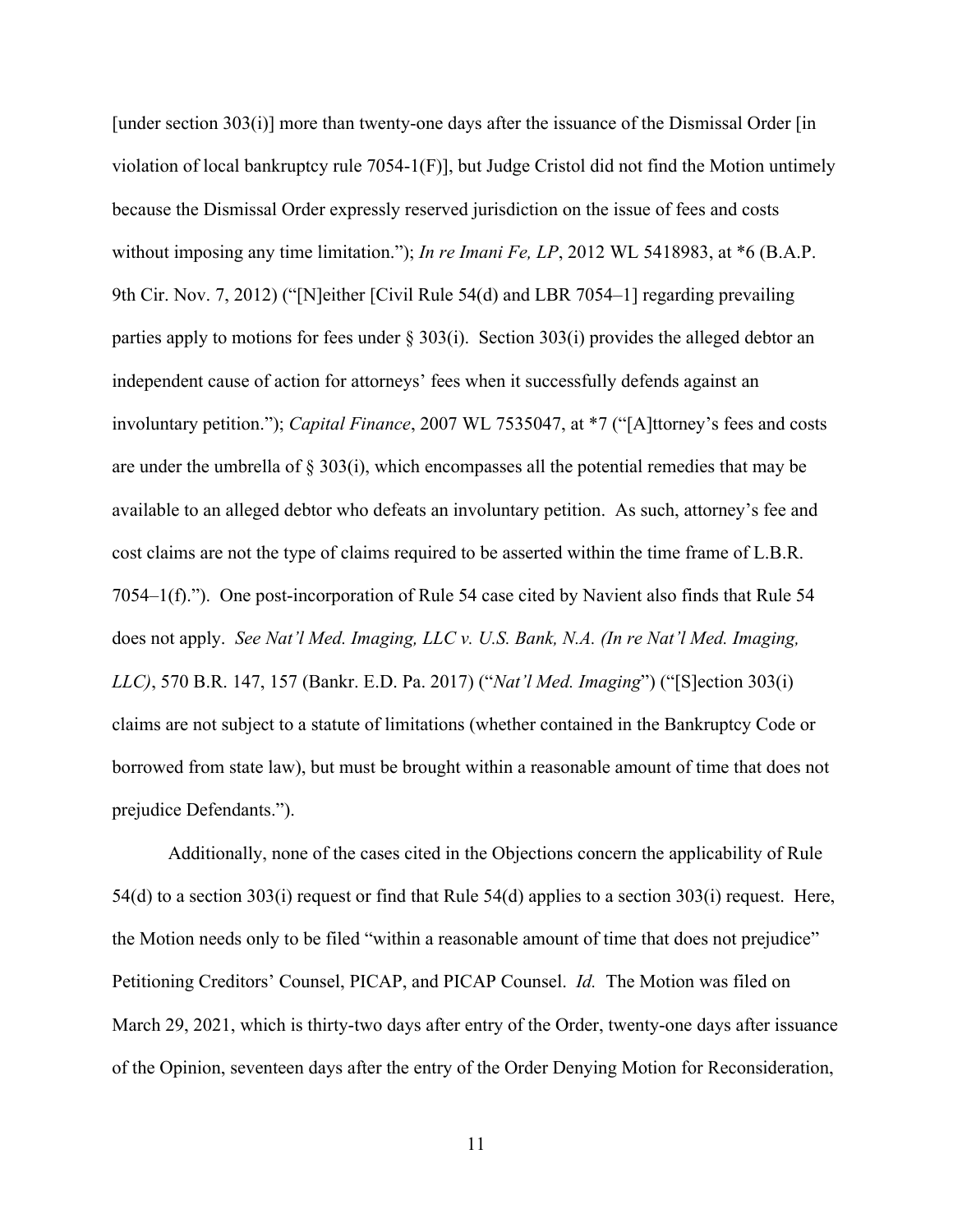and three days after the deadline to appeal had expired. Petitioning Creditors' Counsel, PICAP, and PICAP Counsel have not shown that there was any prejudice to them.

Even if Rule 54 applies, the request is still timely. Rule 54 provides an exception to its 14-day limit if "a statute or a court order provides otherwise." FED. R. CIV. P. 54(d)(2)(B). In the Order, I reserved ruling on Navient's section 303(i) request subject to further briefing. (*See* Order ¶¶ 5–6; Opinion, at 29 n.15.) Moreover, although the Ninth Circuit BAP in *Capital Finance* determined that Rule 54 and a similar local rule did not apply to a section 303(i) request, it found that even if such rules did apply, the bankruptcy court's explicit reservation of jurisdiction under section 303(i) in the dismissal order was an implicit extension of time. *See Capital Finance*, 2007 WL 7535047, at \*7 ("The Panel concludes that this discussion, together with the court's express reservation of jurisdiction, in the dismissal order, 'to award attorney's fees, costs, actual damages and punitive damages on any motion brought by Capital Finance, Inc.' was an implicit extension of time, for purposes of L.B.R. 7054–1(f).").

Accordingly, this Court **CONCLUDES** that the Motion is not time-barred.

### **B. The Bankruptcy Court Has Authority to Award Fees and Costs Under Section 303(i)(1)**

PICAP argues that the bankruptcy court lacks "jurisdiction" to award fees and costs because only an Article III judge may do so. The argument is wrong for several reasons.

The "jurisdiction" of the bankruptcy court is clear. The issue of "authority" of a bankruptcy judge is more complicated, but a bankruptcy judge has authority to award fees and costs under section 303(i)(1).

Bankruptcy courts have jurisdiction under 28 U.S.C. §§ 1334(a) and 157(a), and the district court's general order of reference. The issues of jurisdiction and authority of the bankruptcy courts were addressed by the Supreme Court in *Stern v. Marshall*, 564 U.S. 462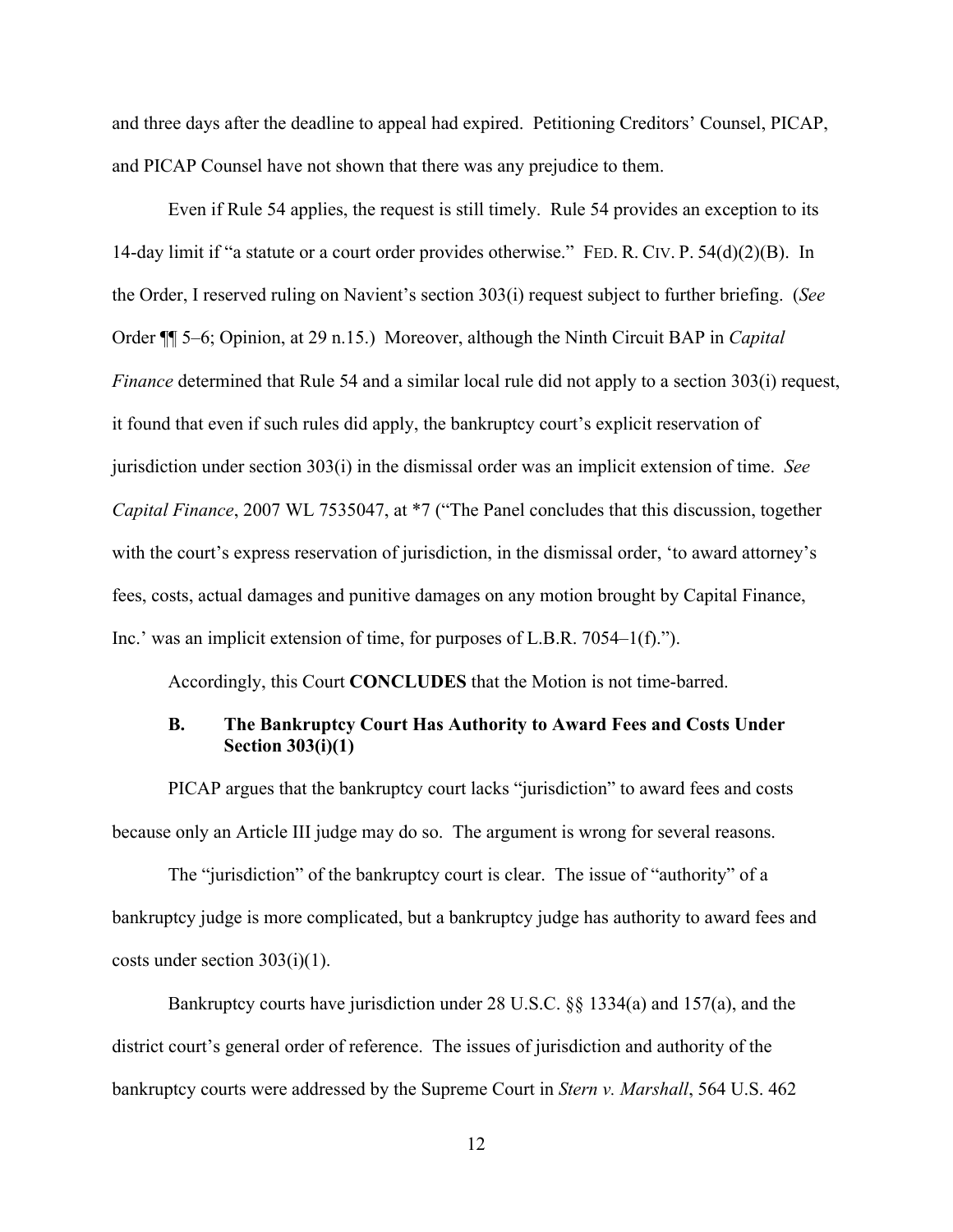(2011)*.* Importantly, *Stern* did not alter the subject matter jurisdiction of the bankruptcy courts. As the Supreme Court stated, "[s]ection 157 allocates the *authority* to enter final judgment between the bankruptcy court and the district court. That allocation does not implicate questions of subject matter jurisdiction." *Id.* at 480 (emphasis added) (citations omitted).

The bankruptcy court has the authority to enter final orders or judgment in matters that are "core," generally where they "arise under" the Bankruptcy Code, or "arise in" bankruptcy cases. While certain statutorily core claims that were tried in courts at law at the time of the adoption of the Constitution require an Article III judge to enter final orders or judgments, absent consent, fee shifting statutes such as section 303(i)(1) that permit a bankruptcy court to award fees and costs in cases pending before them do not fall into that category. Navient did not seek an award of damages or punitive damages under section 303(i)(2) so the Court has no reason to address whether, absent consent, the bankruptcy court could award such relief.<sup>4</sup>

### **C. Navient Is Entitled to Some Fees and Costs Based on the Totality of the Circumstances**

Petitioning Creditors' Counsel argues that based on the totality of the circumstances, Navient is not entitled to an award of attorneys' fees and costs because the Involuntary Petition was not deficient, Petitioning Creditors' Counsel acted reasonably in filing the Involuntary Petition, and counsel did not file the Involuntary Petition to harm Navient's reputation. (*See* Smith Objection ¶¶ 31–33.) Petitioning Creditors' Counsel should have raised those arguments as an objection to the Motion to Dismiss. The findings in this Court's Order and Opinion control

<sup>4</sup> *See In re Rosenberg*, 779 F.3d at 1260 ("On August 10, 2012, U.S. District Judge Patricia Seitz granted the motion to withdraw reference only as to Rosenberg's bad-faith claims for damages under § 303(i)(2). Judge Seitz found that because claims for damages under  $\S 303(i)(2)$ , unlike claims for fees and costs under  $\S 303(i)(1)$ , require a finding of the petitioner's 'bad faith,' they were analogous to common-law claims for malicious prosecution and thus triable by a jury. Accordingly, Rosenberg's  $\S 303(i)(2)$  claims were withdrawn for the purpose of a jury trial, but Rosenberg's claims for attorney's fees and costs remained referred to the bankruptcy court.").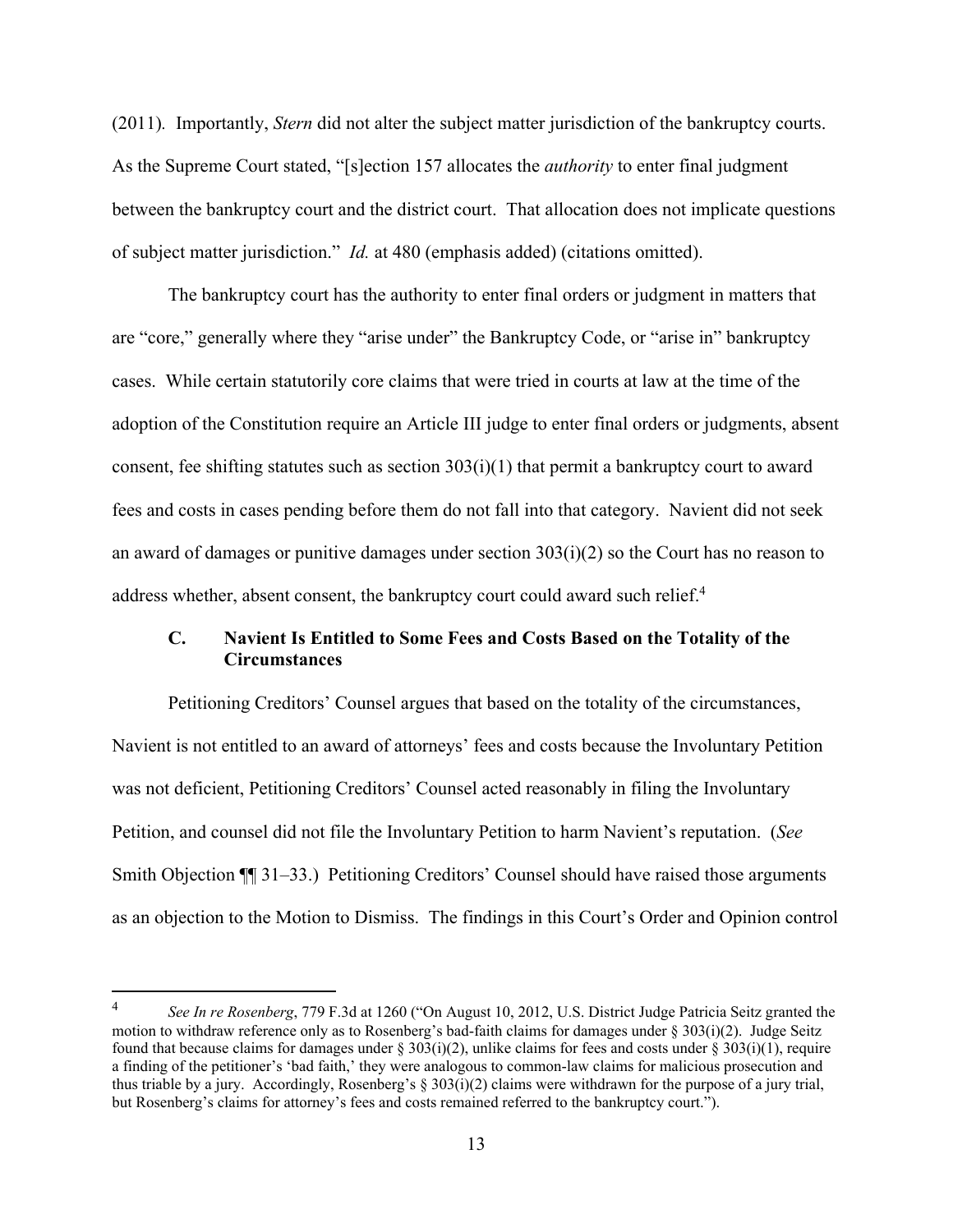here. In the Opinion, the Court found that the Petitioning Creditors failed to meet their prima facie burden that their claims were not subject to bona fide dispute and that "the involuntary petition should be dismissed on that basis alone." (Opinion at 11.) The Court concluded that "the petition and the joinder are profoundly lacking . . . due to the lack of any documentation supporting any of the claims, as well as the failure of counsel to the petitioning creditors to file any response to the motion to dismiss, or even to attend the hearing on the motion." (*Id.* at 3.) The Court further found that the Involuntary Petition was filed in bad faith.<sup>5</sup>

While Navient is entitled to some fees based on the circumstances, Navient must also show that such fees are reasonable, as analyzed in section E below.

# **D. The Alternative Section 305 Finding Does Not Negate a Fee Award Under Section 303(i)(1)**

Contrary to the statements made in the Objections, the Court found that dismissal was warranted under both section 303 and section 305 of the Bankruptcy Code. (*See* Order ¶ 2; Opinion, at 14–15, 25, 29.) The Second Circuit has already found that where a court finds grounds to dismiss an involuntary petition under both sections 303 and 305, it does not waive jurisdiction to review a request under section 303(i). *See In re TPG Troy, LLC*, 793 F.3d 228 (2d Cir. 2015) ("*TPG Troy Appeal*"). In *TPG Troy*, this Court dismissed an involuntary petition under sections 303 and 305. *See In re TPG Troy, LLC*, 492 B.R. 150 (Bankr. S.D.N.Y. 2013). After dismissal, the Court approved a fee request under section 303(i)(1). *See In re TPG Troy, LLC*, 2013 WL 3789344 (Bankr. S.D.N.Y. July 18, 2013). On appeal, the Second Circuit affirmed in full. *TPG Troy Appeal*, 793 F.3d at 231.

Before the Second Circuit decided the appeal, the appellants moved to dismiss their own appeal for lack of jurisdiction. *Id.* The appellants argued that, because the Second Circuit could

The bad faith finding is unnecessary for an award of attorney's fees and costs under section 303(i)(1).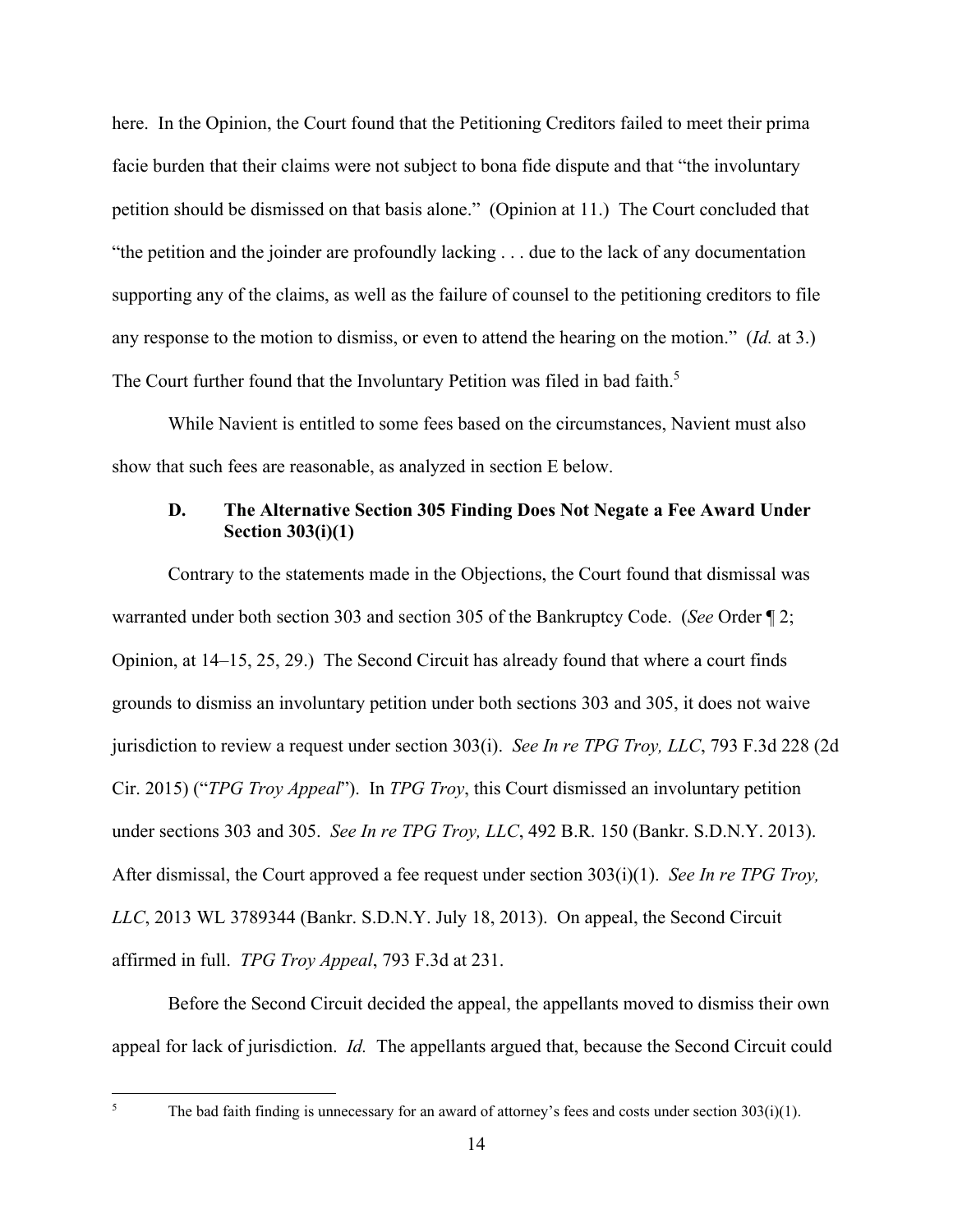not review the district court's decision affirming the bankruptcy court's decision to abstain, any review of dismissal under section 303(b) was moot.<sup>6</sup> *Id.* at 231–32. The appellants reasoned that because the section 303(i) award was the result of a now-moot dismissal under section 303(b), such award should also be vacated and dismissed. *See id.* at 323; *In re TPG Troy, LLC*, No. 14- 1010 (2d Cir. July 24, 2014) (ECF Doc. # 55.) The Second Circuit held that section 305 abstention did not strip the Second Circuit of jurisdiction to review the section 303(i)(1) award of attorneys' fees and costs. *TPG Troy Appeal*, 793 F.3d at 232.

Applying the same reasoning here, this Court's alternative decision in the Order and Opinion to abstain under section 305 does not strip this Court of jurisdiction to decide the Motion to award fees under section 303(i)(1). Moreover, as stated above, the Court explicitly reserved jurisdiction to rule on Navient's post-dismissal section 303(i)(1) attorneys' fee requests. (*See* Order ¶¶ 5–6.)

The Petitioning Creditors' argument that this Court has no jurisdiction to award fees after the involuntary petition was dismissed is without merit. The Bankruptcy Code explicitly gives bankruptcy courts the power to sanction petitioning creditors after an involuntary case is dismissed. *See* 11 U.S.C. § 303(i) ("If the court dismisses a petition . . . the court may grant judgment [awarding costs and a reasonable attorneys' fee]."); *In re Palmer*, No. 50 8-16-71186 reg, slip op. at 1 (Bankr. E.D.N.Y. June 22, 2017), https://www.nyeb.uscourts.gov/sites/nyeb/ files/opinions/Opinion reg-2017-06-22.pdf ("Because this is an involuntary petition, dismissal does not end the process."); *Nat'l Med. Imaging*, 570 B.R. at 156 ("[B]ankruptcy courts clearly retain jurisdiction to consider awarding a putative debtor section 303(i) damages after the court dismisses the involuntary petition.").

<sup>6</sup> Section 305(c) provides, in relevant part, that a decision to abstain under section 305(a) "is not reviewable by appeal or otherwise by the court of appeals." 11 U.S.C. § 305(c).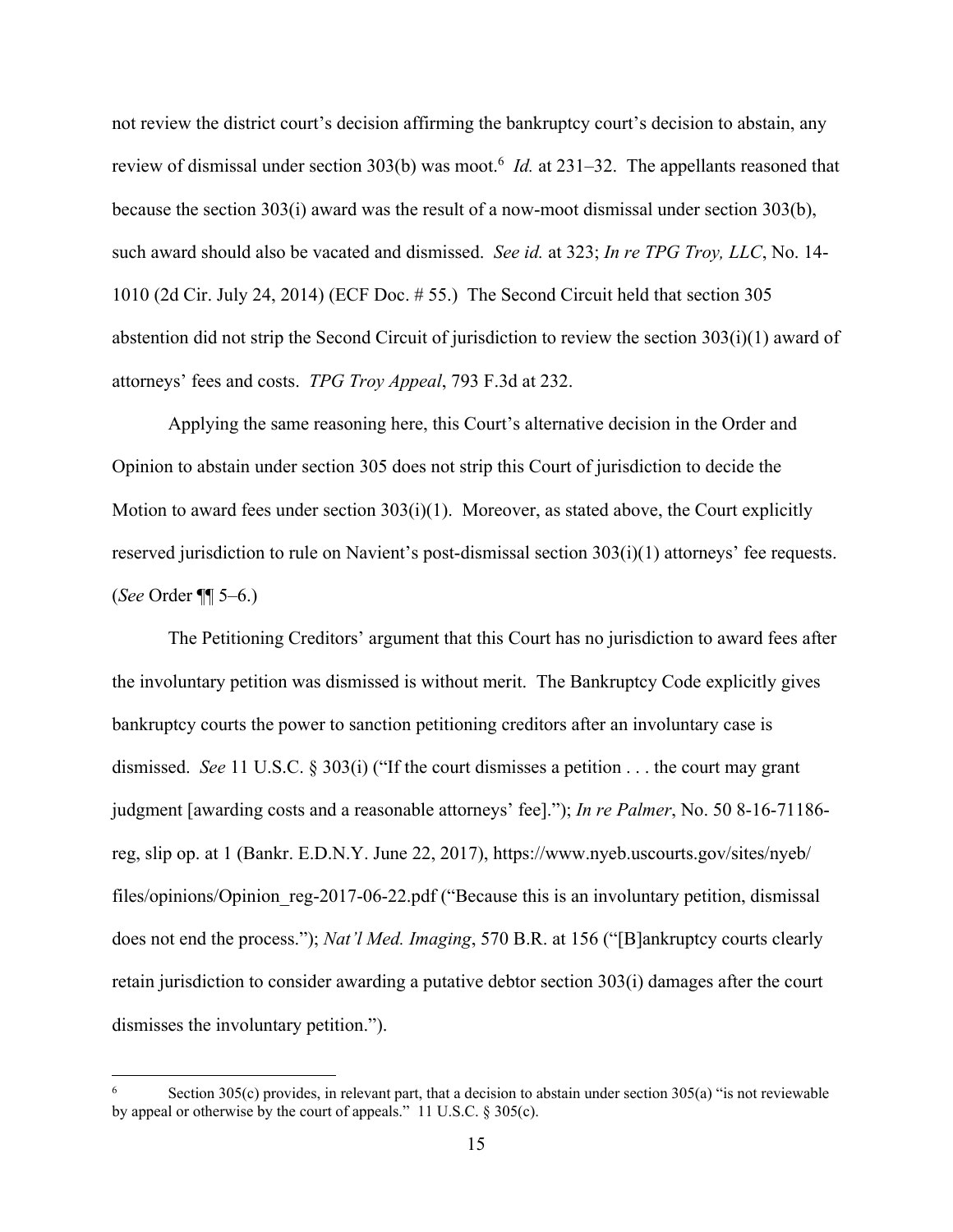Accordingly, the Court **CONCLUDES** that its section 305 finding does not negate its section 303(i) finding and therefore there is jurisdiction.

### **E. The Majority of the Fees Requested Are Not Reasonable**

Petitioning Creditors' Counsel objected to the reasonableness of the requested fee award. Navient has failed to establish that its fee request is reasonable. As explained below, the Court finds that the majority of the fees requested are unreasonable.

First, the Court finds that that the motion to dismiss the involuntary petition was overstaffed with too many lawyers and paralegals from two law firms. For example, Kirkland staffed this matter with five partners, four associates and one paralegal. Kirkland's bill shows that the five partners billed nearly 200 hours over a month.

Second, the Court finds that there was duplication of services between Kirkland and McGuireWoods. Six lawyers on Kirkland's team (including four partners), and all three lawyers on McGuireWoods' team (including one partner and one counsel) attended the MTD Hearing.

Third, the descriptions of services for which Navient seeks to recover are insufficiently detailed. The Summary of Attorneys' Fee and Costs of Kirkland & Ellis LLP for Legal Services Rendered Through March 24, 2021 omits the Kirkland lawyers' and paralegals' titles. (Hessler Declaration, Ex. A.) The Motion also does not provide any summary for the categories of fees. Critically, there are numerous instances of impermissible block billing, and excessive hours spent on some services, including phone conferences. Kirkland block-billed 446 hours, totaling \$441,235.00—approximately 84% of the total fees requested. At the Fee Hearing, Chad J. Husnick, the Kirkland partner who argued for Navient, conceded:

> We prepared our invoices as we do for non-debtor clients. Admittedly, there's more detail baked in when we're a retained advisor. Not an excuse, just the fact that – the way that we did it.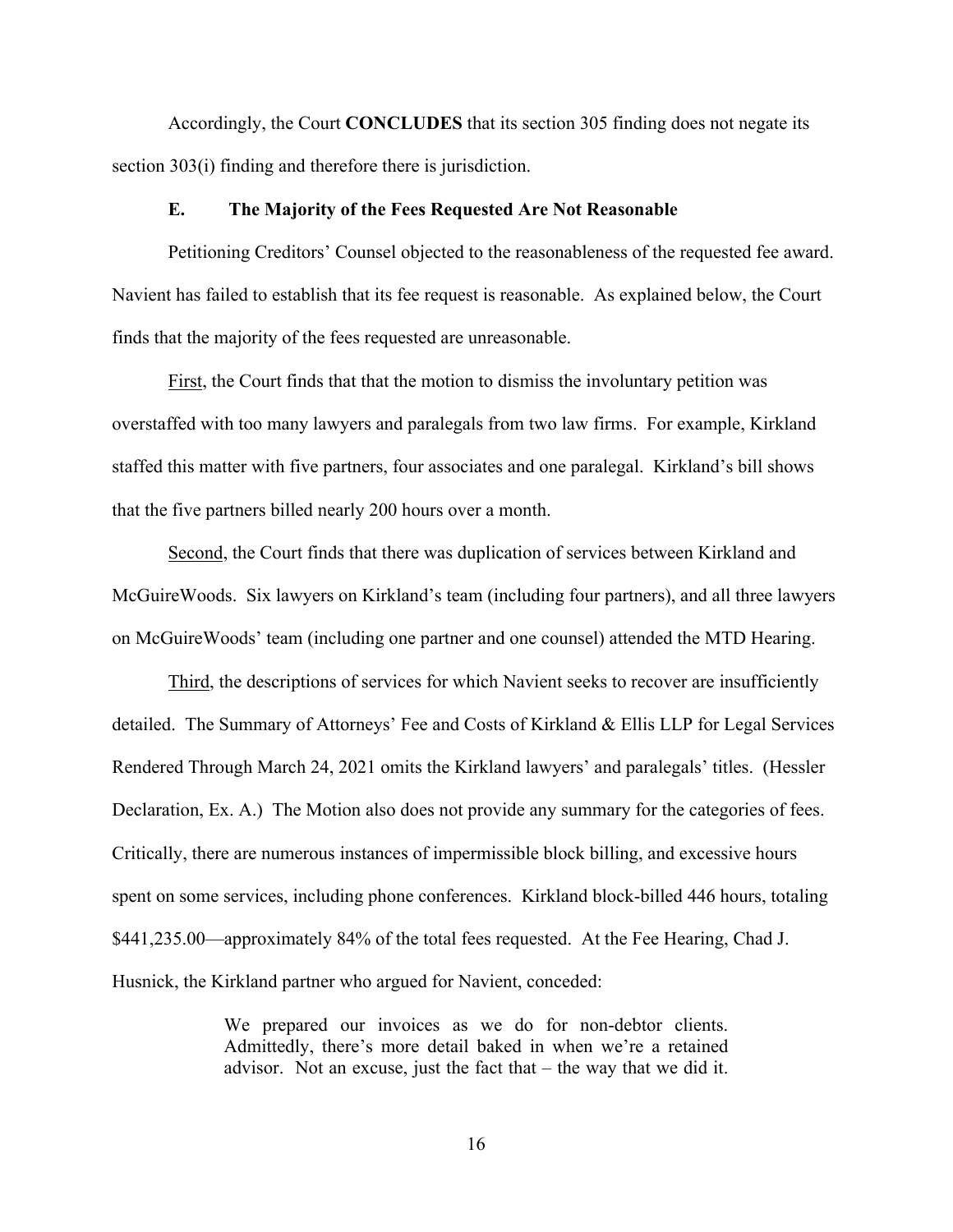So I would so stipulate that in a normal fee application, there would be broken down on an every six minute basis.

("Fee Hearing Tr.," ECF Doc. # 73, at 30:14–20.) The Court finds and concludes that while it was appropriate for Navient's counsel to expeditiously and vigorously seek dismissal of the Involuntary Petition, Navient is only entitled under the statute to "a reasonable attorney's fee." 11 U.S.C. § 303 (i)(1)(B). Navient failed to establish the reasonableness of the fees sought.

This Court has discretion to either reduce the fees or deny the fees in their entirety. A court may use a percentage deduction "as a practical means of trimming fat from a fee application." *Reiter v. Metro. Transp. Auth. of N.Y.*, No. 01 Civ. 2762 (GWG), 2007 WL 2775144, at \*13 (S.D.N.Y. Sept. 25, 2007) (quoting *N.Y. State Ass'n for Retarded Children, Inc. v. Carey*, 711 F.2d 1136, 1146 (2d Cir. 1983)). A reduction may be applied for "vagueness, inconsistencies, and other deficiencies in the [bills]." *Kirsch v. Fleet St., Ltd.*, 148 F.3d 149, 173 (2d Cir. 1998) (applying a 20% reduction).

After careful consideration of the time records, the Court **GRANTS** an award of \$40,797.90 for Kirkland's attorneys' fees and \$16,401.15 for McGuireWoods' attorneys' fees. The substantial reduction in fees is based on the various problems described above. No fees were awarded for numerous vague entries, and this Court has applied a further 50% reduction for overstaffing. The allocation of liability for fees between Smith and PICAP is discussed in section G below.

### **F. Navient is Awarded Costs for Filing Fees and Court Reporter Fee/Deposition**

Under section 303(i)(1)(A), Navient may also be awarded "costs." Unlike attorneys' fees, the word "reasonable" does not preface the word "costs." 11 U.S.C. § 303(i). Still, it is within the bankruptcy court's discretion to award costs and therefore reasonableness of costs may be considered. *See In re Cadillac by DeLorean & DeLorean Cadillac, Inc.*, 265 B.R. 574,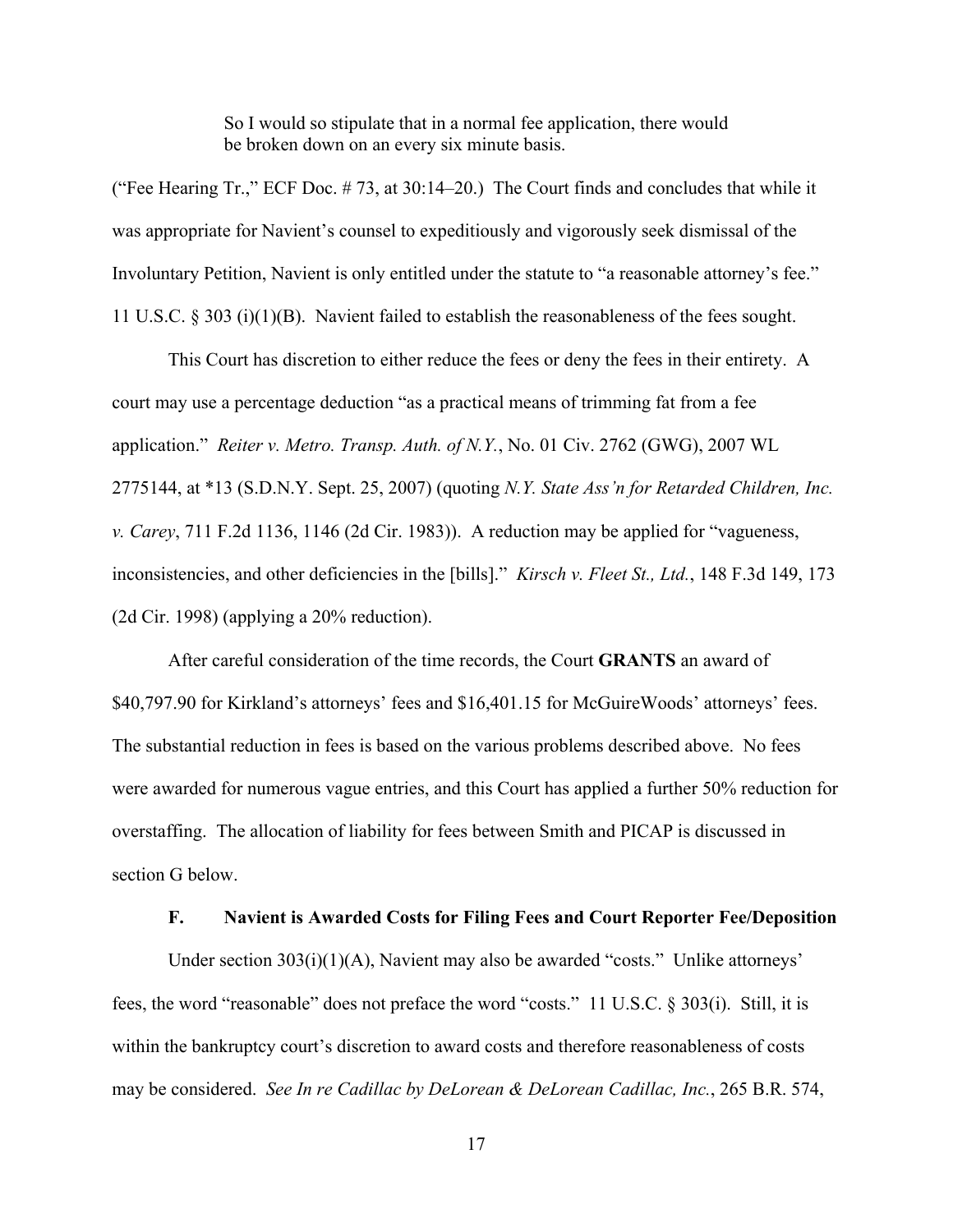583 (Bankr. N.D. Ohio 2001) (awarding costs under section 303(1) where the costs were shown

to be necessary and reasonable).

Below is a description of expenses sought by Navient:

| <b>Description</b>                   | <b>Amount</b> |  |
|--------------------------------------|---------------|--|
| Court Reporter Fee/Deposition        | \$526.35      |  |
| <b>Filing Fees</b>                   | \$870.00      |  |
| <b>Outside Copy/Binding Services</b> | \$306.83      |  |
| <b>Outside Printing Services</b>     | \$1,200.36    |  |

#### **TOTAL EXPENSES \$ 2,903.54**

(Hessler Declaration at 22.)

Kirkland did not demonstrate whether the costs paid for the outside copy, binding, and printing services are reasonable and necessary. Thus, the Court only awards costs for the Filing Fees and the Court Reporter Fee/Deposition in the total amount of \$1,396.35.

#### **G. Allocation of Liability for the Section 303(i) Award**

The Court has discretion to allocate liability for a section  $303(i)(1)$  award among the Petitioning Creditors. *Anmuth*, 600 B.R. at 205 (citing *In re Forever Green Athletic Fields, Inc.*, No. BR 12-13888-MDC, 2017 WL 1753104, at \*9 (Bankr. E.D. Pa. May 3, 2017); *Pyke v. Funnel Sci. Internet Mktg., LLC (In re Funnel Sci. Internet Mktg., LLC)*, 551 B.R. 262, 276 (E.D. Tex. 2016). In allocating liability, the Court once again considers the totality of the circumstances. *Nat'l Med. Imaging*, 570 B.R. at 168. The Court may hold the petitioning creditors jointly and severally liable, or may assess damages to each petitioning creditor in relation to their conduct. *Sofris v. Maple-Whirworth, Inc. (In re Maple-Whitworth, Inc.)*, 556 F.3d 742, 746 (9th Cir. 2009).

 In determining liability under section 303(i), bankruptcy courts may look beyond the names signed on an involuntary petition to determine who is the "actual petitioner." *Rosenberg*,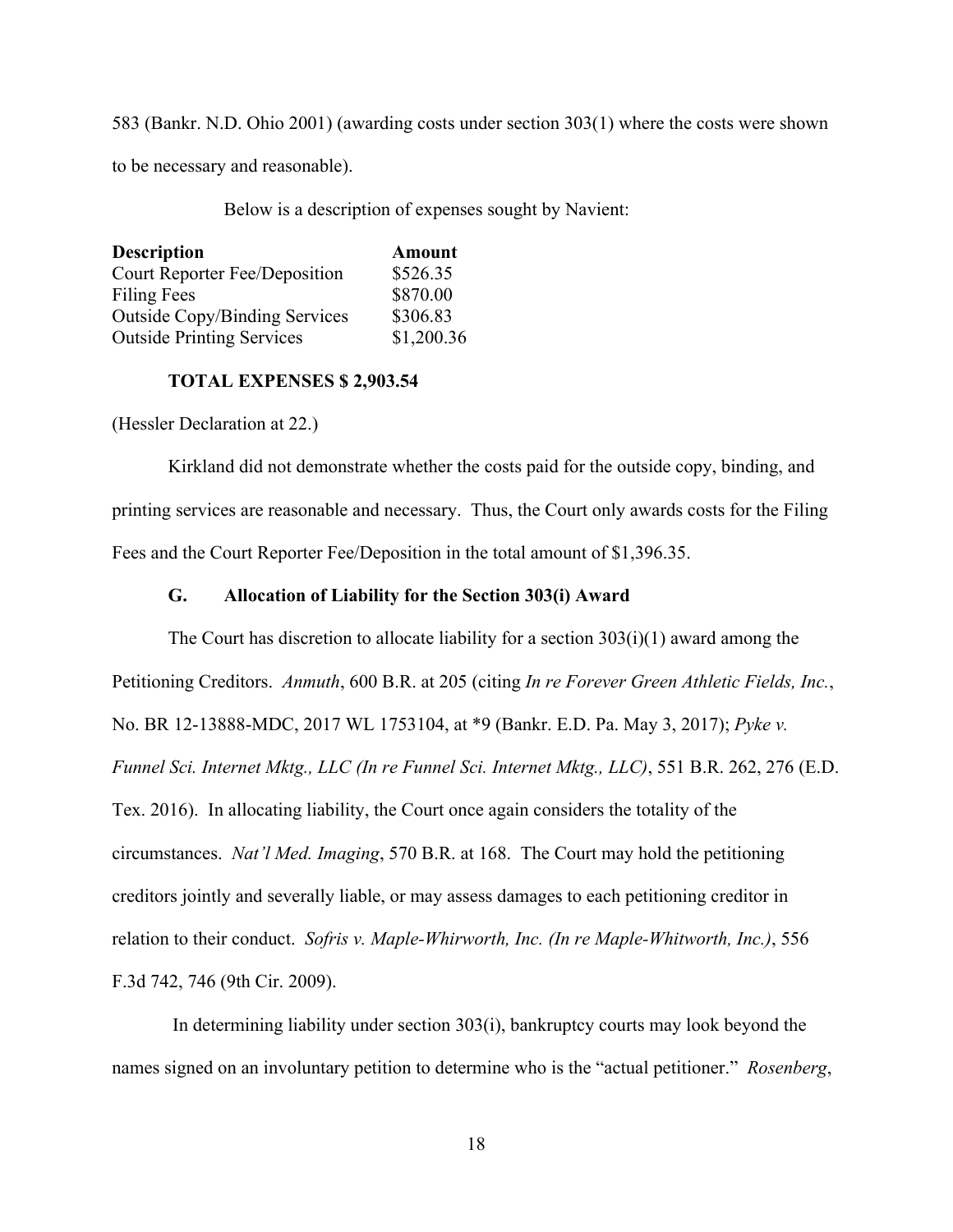779 F.3d at 1261. In *Rosenberg*, the court of appeals found Lyon Financial Services, a creditor that had failed to sign the involuntary petition, liable for attorneys' fees and costs as a "de facto petitioner" where it had approved the involuntary petition, its officer signed the petition with Lyon Financial Services' address and fictitious business name under her signature, and it listed other parties as the petitioning creditors without their authorization. *Id.* at 1268. Accordingly, the court of appeals did not have to view the case as presenting the issue of "third-party or agency liability." *Id.* 

The evidence and Smith's admission (described below) supports a finding that Smith is liable as the de facto petitioning creditor. In a letter dated February 18, 2021 requesting permission to file a summary judgment motion and an amended letter dated February 19, 2021, again requesting permission to file a summary judgment motion (collectively, the "Letters"), Smith stated "Smith and Smith alone will bear any and all liability resulting from an adverse finding of this Court absent a *sua sponte* determination of liability on any single Creditor." (ECF Doc. ## 17, 22.) At the Fee Hearing, the Court inquired into whether Smith had acknowledged in the Letters that any award of fees and costs under section  $303(i)(1)$  was Smith's responsibility. (Fee Hearing Tr. at 35:12–37:3.) Smith admitted that the Letters constituted his acknowledgment that he was personally liable for any fees and expenses awarded to Navient under section 303(i)(1). (*Id.* at 37:3.) Under these circumstances, this Court **FINDS** that Smith is the de facto petitioner and liable for fees and costs under section  $303(i)(1)$ .

PICAP's counsel, Wolk, on the other hand, did not make a similar concession, and indeed he denied that he was personally responsible for any fees and costs assessed against PICAP. It is unclear what PICAP is and what, if any, connection Wolk has to PICAP other than acting as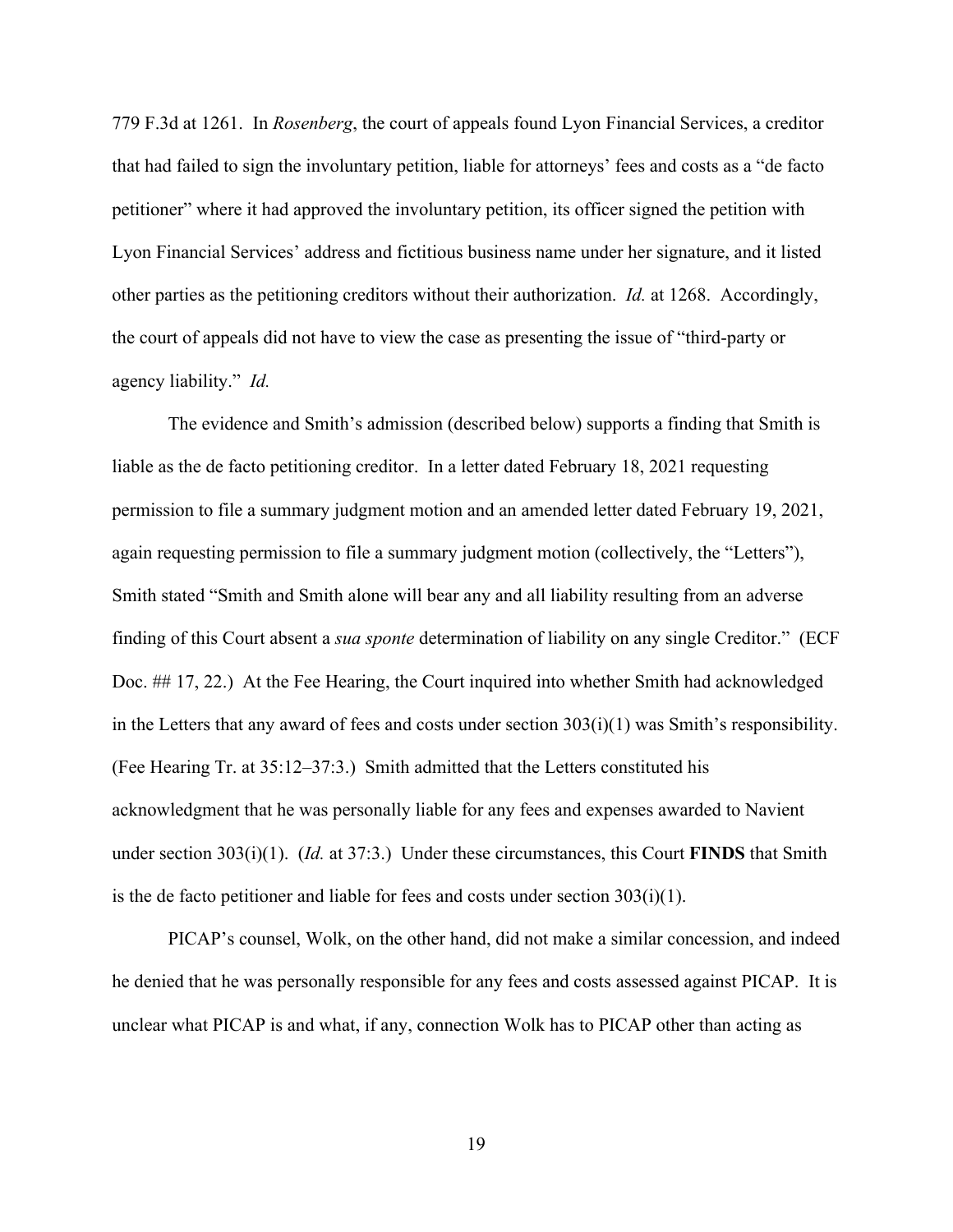PICAP's attorney in this case.<sup>7</sup> Whether Wolk would satisfy any test for "third-party or agency liability," if PICAP fails to pay its share of attorneys' fees and costs cannot be determined on the present record. *See Rosenberg*, 779 F.3d at 1261.

In its discretion, this Court **CONCLUDES** the fees and costs should be allocated as

follows: (1) Smith is liable for fees incurred before PICAP's joinder; (2) Smith is liable for the

Filing Fees and the Court Reporter Fee/Deposition; (3) PICAP is liable for two-thirds of the fees

incurred at the MTD Hearing and Smith is liable for the remaining one-third of the fees; and (4)

Smith and PICAP are each fifty percent liable for the fees incurred post-hearing.

MR. WOLK: I filed something that I called a joinder. At the oral argument, Navient opposed my attempt to become involved in this case on three different grounds, one of which they said was because under Rule 1003(a), they said that I wasn't even eligible to file a joinder. I had no authority to file a joinder. I was disqualified from even attempting to file that joinder. And so I would just want to point out, it's not a matter of that someone filing a joinder can do whatever they please. I think in this specific factual situation here, we have a situation where my client did, in fact, purchase the claim from Ms. McDaniel after the filing of this involuntary case by Mr. Smith on behalf of his clients and one of the arguments that Navient made at the hearing was, hey, if you did that for -- and any purpose of that is so that you could possibly now try to join this case, they said at the oral argument on the 25th in the transcript, you can't do that. Rule 1003(a) disqualifies you from even attempting to do that. So I'm only just trying to point out that I'm not making an argument that anybody who files a document captioned joinder in the abstract -- I think the issue is, again, the totality of the circumstances if you will, regarding the filing of the document, the response by the alleged Debtor, what transpired before the Court. That's just on the threshold issue of, if there's authority to shift fees to the person that files the joinder, much less counsel.

Fee Hearing Tr. at 47:11–48:17.

<sup>7</sup> Wolk also argued that fees cannot be awarded against him or PICAP because PICAP was not permitted under the Bankruptcy Rules to file a joinder in the involuntary petition, a very strange argument indeed coming from the lawyer who signed the joinder as counsel. The following colloquy took place between the Court and Wolk at the Fee Hearing:

THE COURT: Did your client purchase the claim in order to file a joinder in the involuntary?

MR. WOLK: It was one of the purposes. It wasn't the sole purpose, but it certainly was a purpose.

Rule 1003(a) provides, in pertinent part, that "[a]n entity that has transferred or acquired a claim for the purpose of commencing a case . . . under chapter 11 shall not be a qualified petitioner." FED. R. BANKR. P. 1003(a).